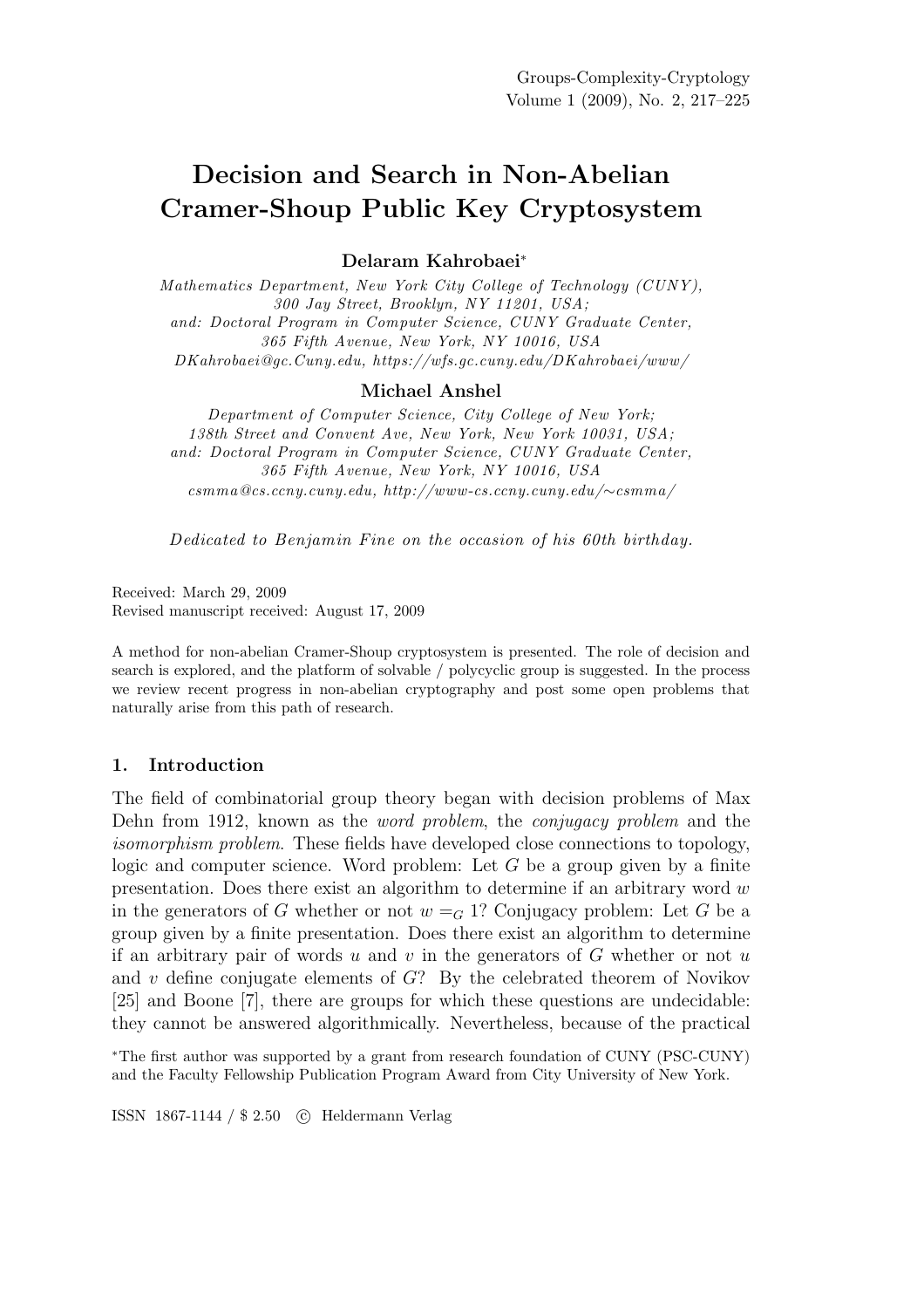importance of these problems, a lot of effort is devoted to the development of methods for investigating finitely presented groups. The study of designing such algorithms and implementing them, is computational group theory. These topics have generated much attention and proved of importance in modern cryptography, namely algebraic cryptography, initiated in 1999 by I. Anshel, M. Anshel and D. Goldfeld [1]. Algebraic key establishment protocols based on the difficulty of solving equations over algebraic structures are described as a theoretical basis for constructing public-key cryptosystems. These applications rely strongly on complexity of decision problems in combinatorial group theory. Needless to say, complexity problems are some of the most important problems in mathematics.

# 1.1. Motivation

Key exchange problems are of central interest in cryptology [24]. The basic aim of key exchange problems is that two people who can only communicate via an insecure channel want to find a common secret key. Key exchange methods are usually based on one-way functions; that is, functions which are easy to compute, while their inverses are difficult to determine (see [26, 15]). Here 'easy' and 'difficult' can mean that the complexities or the practicality of the methods are far away from each other; ideally, the one-way function has a polynomial complexity and its inverse has an exponential complexity. Many of the known one-way functions have a common problem: it is often easy to find a one-way function with a polynomial complexity, but showing that there is no inverse function with similar complexity or practicality is usually the difficult part of the project, since the best inverse function might just not have been discovered yet. Hence it is of interest to investigate new one-way functions. The decision problems in combinatorial group theory have shown much potential for this purpose. Another reason is that, using Shors algorithm the discrete log problem and prime factorization problem admit polynomial-time quantum algorithm. That leaves the current cryptosystem in danger if the quantum computers are to be built! Non-abelian (a.k.a. Non-commutative) group theorists have been working in the field of non-commutative cryptography for about ten years, but a class of groups which provides a provably secure basis for the non-commutative protocols is not known yet. The groups of the authors interest are mainly polycyclic groups. These are natural generalizations of cyclic groups but are much more complex in their structure. Hence their algorithmic theory is more difficult.

In the last decade the Braid group cryptography has been of great interest to many researchers in the field and has been investigated by private and public sectors. No such investigation has been done for solvable / polycyclic groups.

The reason for developing a non-abelian Cramer-Shoup cryptosystem is to strengthen the non-commutative ElGamal cryptosystem [20]. We think that it should be secured against CCA1 and CCA2. The tested modification would be tested while such research can go on for developing the non-commutative ElGamal [20]. It has been pointed out to us that the goal of Cramer-Shoup was to defend ElGamal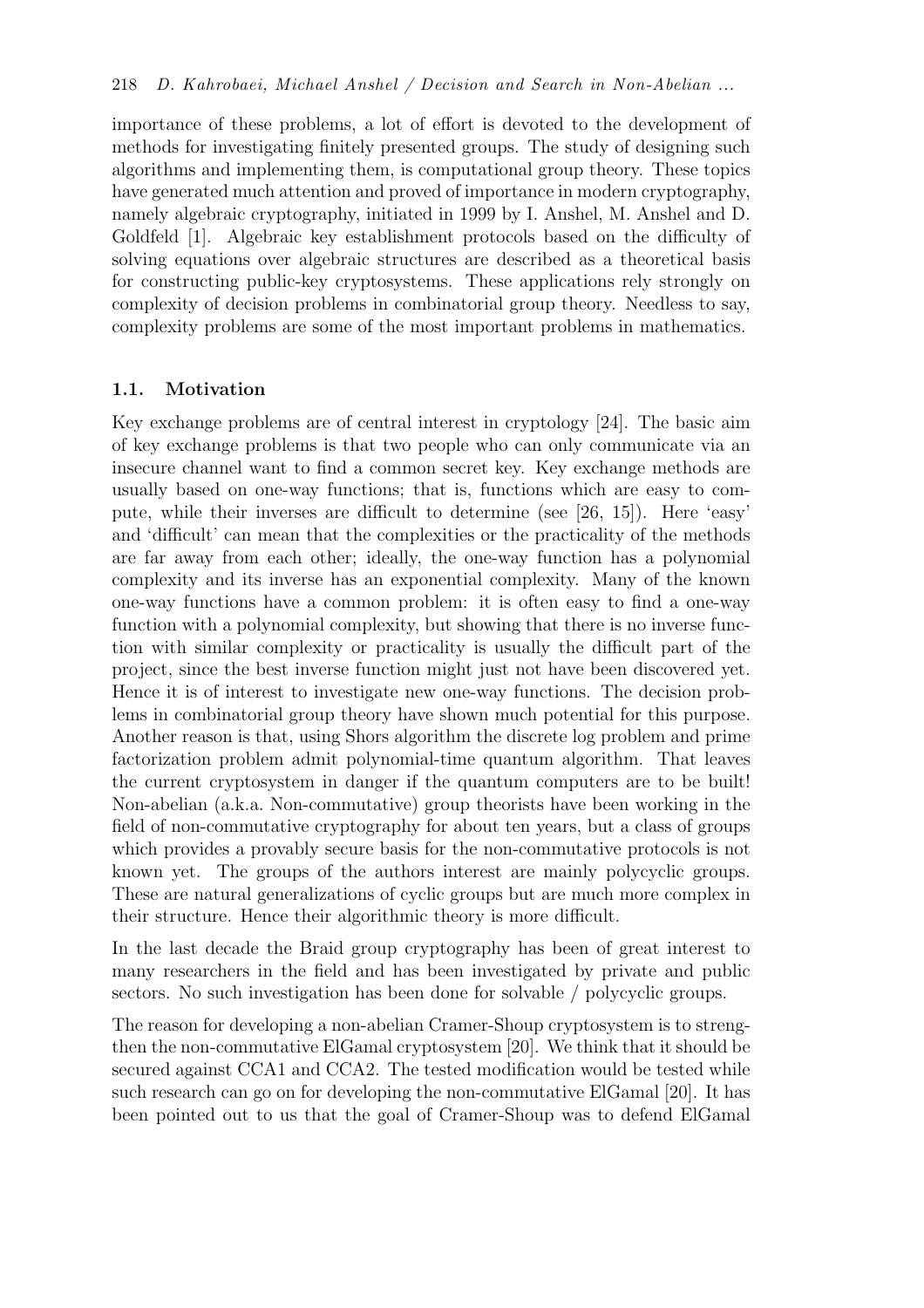against chosen ciphertext attacks. We do not know if the non-commutative El-Gamal [20] can be attacked using chosen ciphertext attack. However in the meantime a C-S like cryptosystem can be developed to defend the non-commutative ElGamal public key cryptosystem [20].

# 2. Applications of Non-commutative Group Theory in Cryptography

In 1984, Wagner et al. [32] proposed an approach to design of public-key cryptosystems based on groups and semigroups with undecidable word problem. In 2005, Birget et al. [6] pointed out that Wagner's idea is actually not based on word problem, but on, generally easier, premise problem. And finally, Birget et al. proposed a new public-key cryptosystem which is based on finitely presented groups with hard word problem. In 1999, Anshel et al. [1] proposed a compact algebraic key establishment protocol. The foundation of their method lies in the difficulty of solving equations over algebraic structures, in particular non-commutative groups. In their pioneering paper, they also suggested that braid groups may be good alternative platforms for PKC (public-key cryptography). Subsequently, Ko et al. [22] and Dehornoy [9] developed the theory and practice of braid-based cryptography. The security foundation is that the conjugator search problem (CSP) is intractable when the system parameters, such as braid index and the canonical length of the working braids, are selected properly. In 2002, certain homomorphic cryptosystems were constructed for the first time for non-abelian groups due to Grigoriev and Ponomarenko [17]. Shortly afterwards, they [18] extended their method to arbitrary nonidentity finite groups based on the difficulty of the membership problem for groups of integer matrices. In 2004, Eick and Kahrobaei [12] proposed a new cryptosystem based on polycyclic groups. In 2005 Baumslag, Fine and Xu proposed public key cryptosystem using the modular group [3], [4]. In 2005, Shpilrain and Ushakov [28] suggested that R. Thompson's group may be a good platform for constructing public-key cryptosystems. In their contribution, the key assumption is the intractability of the decomposition problem, which is more general than the conjugator search problem, defined over R. Thompson's group, also a infinite non-abelian group given by finite presentation. In [8], Cao et al. propose a new method for designing public key cryptosystems based on general non-commutative rings. The key idea of their proposal is that for a given non-commutative ring, they can define polynomials and take them as the underlying work structure. In 2006 Kahrobaei and Khan, proposed a non-commutative key-exchange scheme which generalizes the classical ElGamal Cipher [20]. This scheme is closer to the spirit of ElGamal and the they proposed polycyclic groups for such protocol.

Recently, Gilman, et al. in [14] study the algorithmic security of the Anshel-Anshel-Goldfeld (AAG) key exchange scheme and show that contrary to prevalent opinion, the computational hardness of AAG depends on the structure of the chosen subgroups, rather than on the conjugacy problem of the ambient braid group. Proper choice of these subgroups produces a key exchange scheme which is resistant to all known attacks on AAG.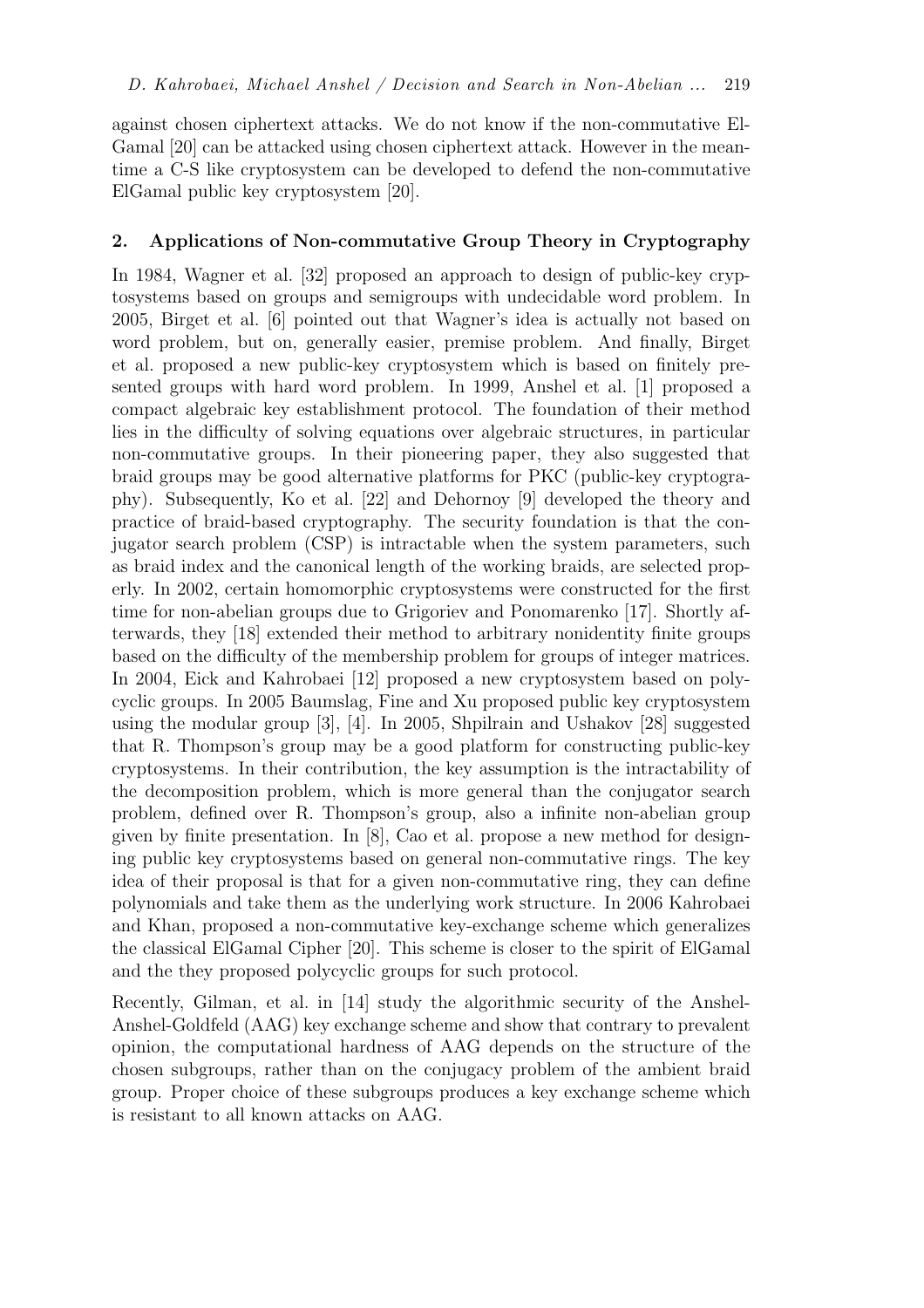In recent work [16], Grigoriev et al., show new constructions of cryptosystems based on group invariants and suggest methods to make such cryptosystems secure in practice. In their paper their introduce a new notion of cryptographic security, a provable break, and prove that cryptosystems based on matrix group invariants and also a variation of the Anshel-Anshel-Goldfeld key agreement protocol for modular groups are secure against provable worst-case break unless  $NP \subset RP$ .

# 2.1. Non-Commutative public key cryptosystem using Conjugacy

The following is the public key cryptosystem problem proposed by Kahrobaei and Khan [20].

Let G be a finitely presented non-abelian group having solvable word problem. Let  $S, T < G$  be finitely generated proper subgroups of G, for which the subgroup [S, T] (i.e. the subgroup generated by  $\{ [s, t] | s \in S, t \in T \}$ ) is the trivial subgroup consisting of just the identity element of G. Now suppose two parties, Alice and Bob, wish to establish a session key over an unsecured network.

Bob takes  $s \in S$ ,  $b \in G$  and publishes b and  $c = b^s$  as his public keys, keeping s as his private key. If Alice wishes to send  $x \in G$  as a session key to Bob, she first chooses a random  $t \in T$  and sends

$$
E = x^{(c^t)}
$$

to Bob, along with the header

$$
h=b^t.
$$

Bob then calculates  $(b^t)^s = (b^s)^t = c^t$  with the header. He can now compute

$$
E' = (c^t)^{-1}
$$

which allows him to decrypt the session key,

$$
\left(x^{(c^t)}\right)^{E'}=\left(x^{(c^t)}\right){}^{(c^t)^{-1}}=x.
$$

The element  $x \in G$  can now be used as a session key.

The feasibility of this scheme rests on the assumption that products and inverses of elements of G can be computed efficiently. To deduce Bob's private key from public information would require solving the equation  $c = b^s$  for s, given the public values b and c. This is called the *conjugacy search problem* for  $G$ . Thus the security of this scheme rests on the assumption that there is no fast algorithm for solving the conjugacy search problem for the group G.

# 2.2. Non-Commutative public key cryptosystem using Power Conjugacy

The following is the public key cryptosystem problem which was proposed by Kahrobaei and Khan in [20] What if the conjugacy search problem is tractable?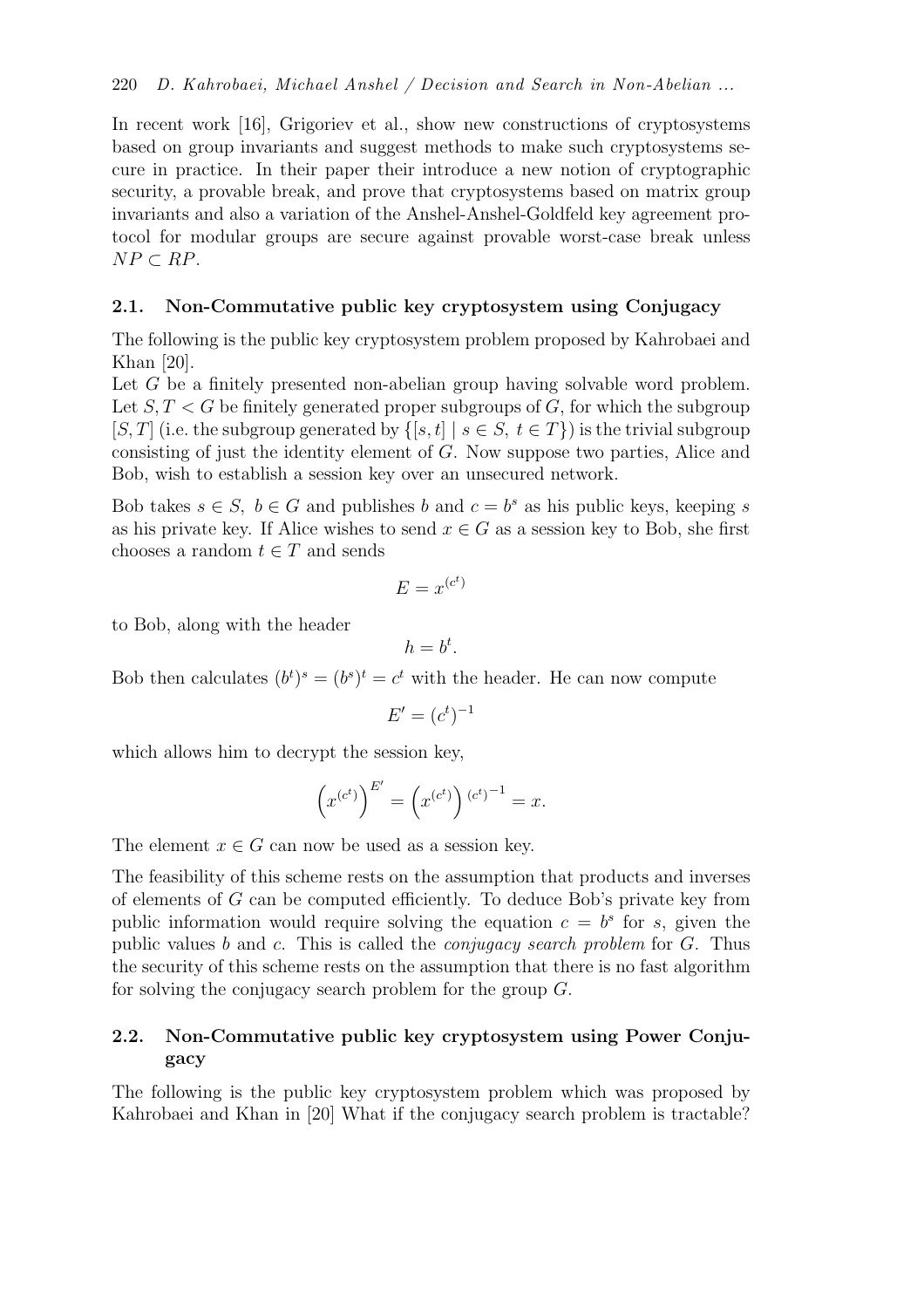The next paradigm embellishes conjugacy-based key exchange to address this possibility. Bob takes  $s \in S$ ,  $g \in G$  and  $n \in \mathbb{N}$  and publishes  $v = g^n$  and  $w = s^{-1}gs$  as his public keys. Note that the centralizer of g is trivial. Bob keeps  $n \in \mathbb{N}$  and  $s \in S$  as his private keys. Note that v and w satisfy  $w^n = s^{-1}vs$ . If Alice wishes to send  $x \in G$  to Bob, she first chooses a random  $m \in \mathbb{N}$  and  $t \in T$ . To encrypt  $x$ , Alice computes

$$
E = x^{-1}t^{-1}(v)^{m}tx = x^{-1}t^{-1}g^{mn}tx
$$

and sends it to Bob along with the header

$$
h = t^{-1}w^m t = t^{-1}s^{-1}g^m st.
$$

Bob receives  $E$  and  $h$ , and computes

$$
E' = shn s-1 = t-1 gmn t.
$$

Note that  $E = x^{-1}E'x$ , so if Bob can solve the conjugacy search problem, he can obtain  $x \in G$ , which can then serve as the common secret that can be used as a symmetric session key for secure communication.

The feasibility of this scheme rests on the assumption that products and inverses of elements of G can be computed efficiently, and that the conjugacy problem is solvable. To deduce Bob's private key from public information would require solving the equation  $w^n = s^{-1}g^ns$  for n and s, given the public values  $g^n$  and w. This is called the *power conjugacy search problem* for  $G$ . Thus the security of this scheme rests on the assumption that there is no fast algorithm for solving the power conjugacy search problem for the group  $G$ .

#### 3. Cramer-Shoup cryptosystem

Cramer-Shoup cryptosystem is a generalization of ElGamal Key exchange problems, it is provably secure against adaptive chosen ciphertext attack. Moreover, the proof of security relies only on a standard intractability assumption, namely, the hardness of the Diffie-Hellman decision problem in underlying group (see [31], [30]). A hash function H whose output can be interpreted as a number in  $\mathbb{Z}_q$  (where q is a large prime number). It should be hard to find collisions in H. In fact, with a fairly minor increase in cost and complexity, one can eliminate  $H$ altogether.

# 3.1. Definition of provably secure against adaptive chosen ciphertext attack

The right formal, mathematical definition of security against active attacks evolved in a sequence of papers by Naor and Yung, Rackoff and Simon, Dolev, Dwork and Naor. The notion is called chosen ciphertext security or equivalently nonmalleability. The intuitive thrust of this definition is that even if an adversary can get arbitrary ciphertexts of his choice decrypted, he still gets no partial information about other encrypted messages. (for more information see [31], [30])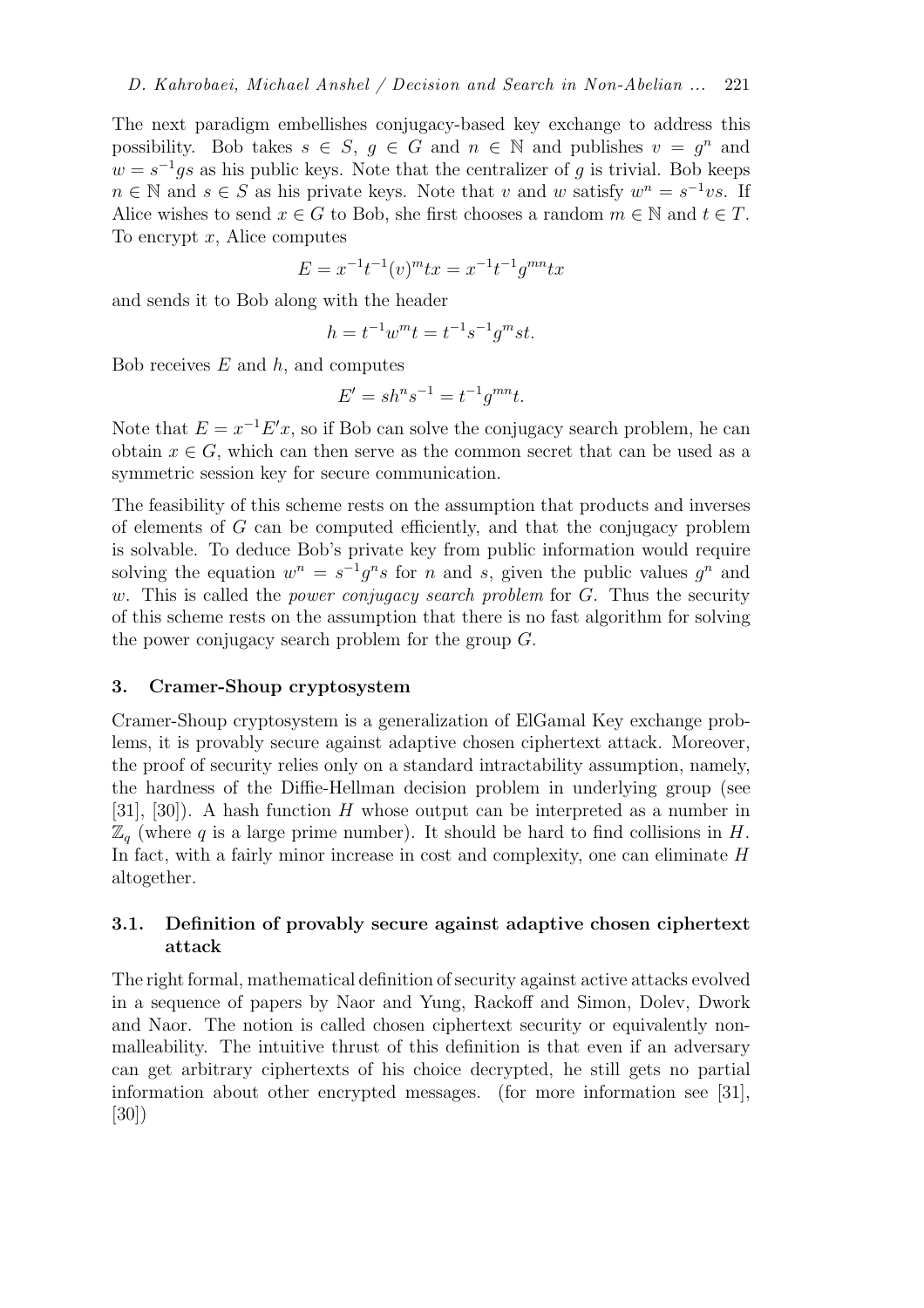#### 3.2. The Cramer-Shoup Scheme

**Secret Key:** random  $x_1, x_2, y_1, y_2, z \in \mathbb{Z}_q$ . Public Key:

$$
g_1, g_2
$$
 in G (but not 1)  
\n $c = g_1^{x_1} g_2^{x_2}, \quad d = g_1^{y_1} g_2^{y_2}$   
\n $h = g_1^{z}$ .

Encryption of  $m \in G: (u_1, u_2, e, v)$ , where

$$
u_1 = g_1^r, \quad u_2 = g_2^r, \quad e = h^r m, \quad v = c^r d^{r\alpha},
$$
  

$$
r \text{ in } \mathbb{Z}_q \text{ is random, and } \alpha = H(u_1, u_2, e).
$$

Decryption of  $(u_1, u_2, e, v)$ :

If  $v = u_1^{x_1 + \alpha y_1} u_2^{x_2 + \alpha y_2}$ , where  $\alpha = H(u_1, u_2, e)$ then  $m = e/u_1^z$ else "reject".

## 4. Non-commutative Cramer-Shoup Cryptosystem

The objective of this section is to propose non-commutative Cramer-Shoup cryptosystem and analyze its security. As it is pointed out in [31], [30], with a fairly minor increase in cost and complexity, one can eliminate the hash function altogether and that is what we are doing in this scheme. Can our protocol be extended so that our C-S like cryptosystem can incorporate hash functions? Here we have in mind the winner of the SHA 3 hash function competition sponsored by NIST.

Let G be a non-abelian group such that every element has a normal form, and the conjugacy search problem is hard.

Secret Key: random  $x_1, x_2, y_1, y_2, z \in G$ . Public Key:

$$
g_1, g_2
$$
 in  $G$  (but not 1), such that  $[g_2^{x_2}, g_1^{y_1}] = 1$   
\n $c = g_1^{x_1} g_2^{x_2}$ , where  $g_1^{x_1} = x_1^{-1} g_1 x_1$  and  $g_2^{x_2} = x_2^{-1} g_2 x_2$   
\n $d = g_1^{y_1} g_2^{y_2}$ , where  $g_1^{y_1} = y_1^{-1} g_1 y_1$  and  $g_2^{y_2} = y_2^{-1} g_2 y_2$   
\n $h = g_1^z = z^{-1} g_1 z$ .

**Encryption of**  $m \in G$ :  $(u_1, u_2, e, v)$ , where

$$
u_1 = g_1^r = r^{-1}g_1r
$$
,  $u_2 = g_2^r = r^{-1}g_2r$ ,  $e = m^{hr}$ ,  $v = c^r d^r$ .

Suppose r be a random element in G such it commutes with  $x_1, x_2, y_1, y_2$  and z. Decryption of  $(u_1, u_2, e, v)$ :

If 
$$
v = u_1^{x_1} u_1^{y_1} u_2^{x_2} u_2^{y_2}
$$
  
then  $m = e^{(u_1^z)^{-1}} = m^{h^r u_1^{z^{-1}}} = m^{u_1^z (u_1^z)^{-1}}$   
else "reject".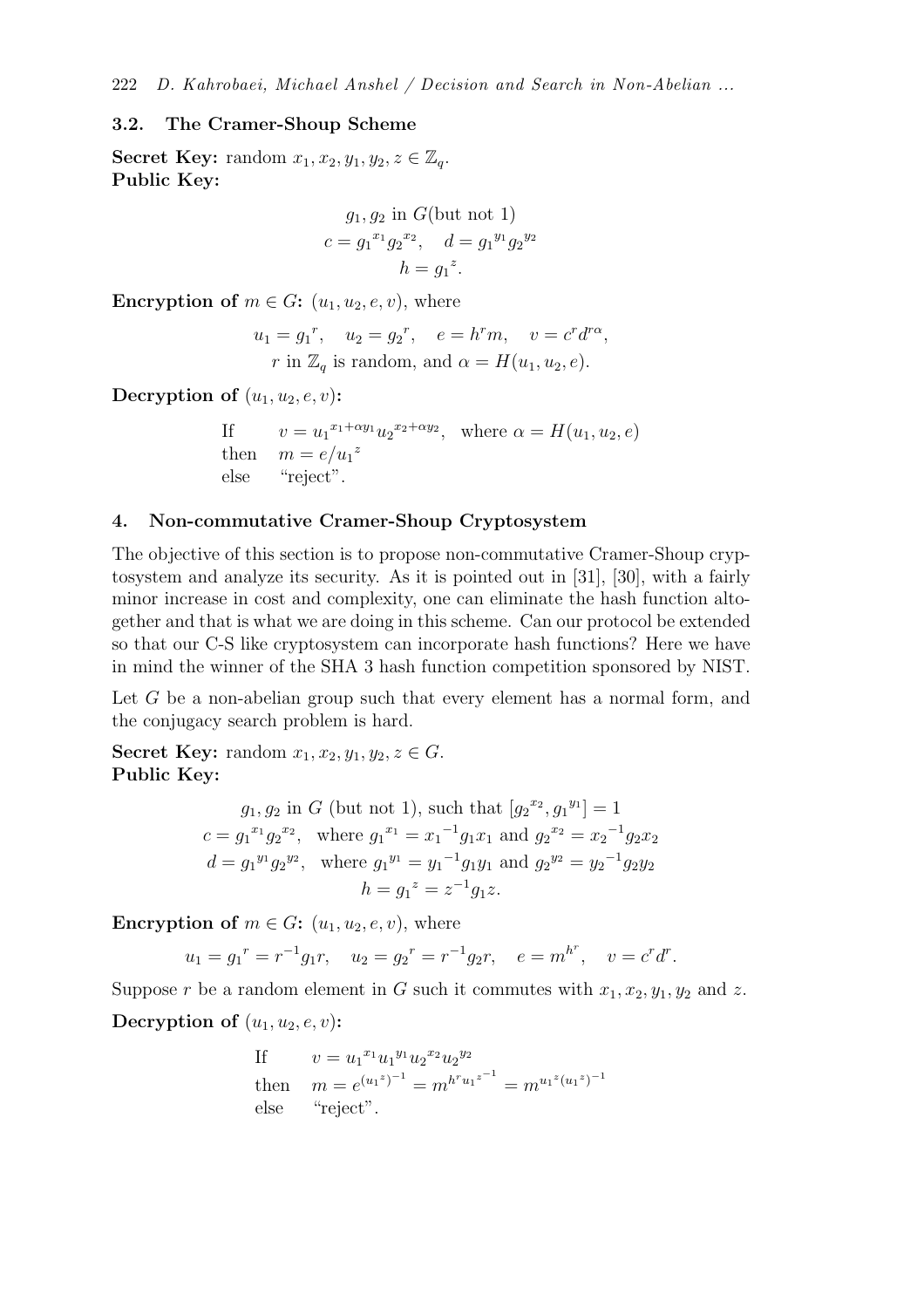Note that the authors currently experimenting the search for the secure randomly generated r.

### 5. Polycyclic groups new platform for cryptology

Polycyclic groups are a natural generalization of cyclic groups, but they are much more complex in their structure than cyclic groups. Hence their algorithmic theory is more difficult and thus it seems promising to investigate classes of polycyclic groups as candidates to have a more substantial platform perhaps more secure. Recall that a group is called polycyclic if there exists a polycyclic series through the group; that is, a subnormal series of finite length with cyclic factors. There are two different natural representations for these groups which can be used for computations: polycyclic presentations and matrix groups over the integers. We refer to [29], [27], [13], [11], [5] and [19] for background and a more detailed introduction to polycyclic groups.

In particular polycyclic groups are linear. In this setting, both group multiplication and the word problem are efficiently solvable, since matrix multiplication for such groups is solvable in polynomial time. One can show that for a subgroup of a general linear group, if two elements are conjugate then they have the same Jordan normal form. Using this lemma one conclude that the search conjugacy problem in any subgroup of the General Linear group is solvable. However the complexity is not known but is conjectured to be exponential. Kharlampovich [21] showed that there is a finitely presented solvable group with an undecidable word problem. It follows by a theorem of Arzhantseva-Osin in [2] that the word problem is in NP for any finitely generated metabelian group. For polycyclic groups, some decision problems are known to be difficult but not provably so [10, 23].

A large growth rate would imply a large key space for the set of all possible keys, thus making the brute force search of this space intractable. Ideally, we would like to use groups which exhibit provably exponential growth. A large class of polycyclic groups are known to have an exponential growth rate, namely those which are not virtually nilpotent, by results of Wolf and Milnor in 1968. Using these observations about the polycyclic groups, we conjecture they are the best candidate for the non-abelian Cramer-Shoup cryptosystem.

## References

- [1] I. Anshel, M. Anshel, D. Goldfeld: An algebraic method for public-key cryptography, Math. Res. Lett. 6 (1999) 287–291.
- [2] G. N. Arzhantseva, D. V. Osin: Solvable groups with polynomial Dehn functions, Trans. Amer. Math. Soc. 354 (2002) 3329–3348.
- [3] G. Baumslag, B. Fine, X. Xu: Cryptosystems using linear groups, Appl. Algebra Eng. Commun. Comput. 17(3–4) (2006) 205–217.
- [4] G. Baumslag, B. Fine, X. Xu: A proposed public key cryptosystem using the modular group, in: Combinatorial Group Theory, Discrete Groups, and Number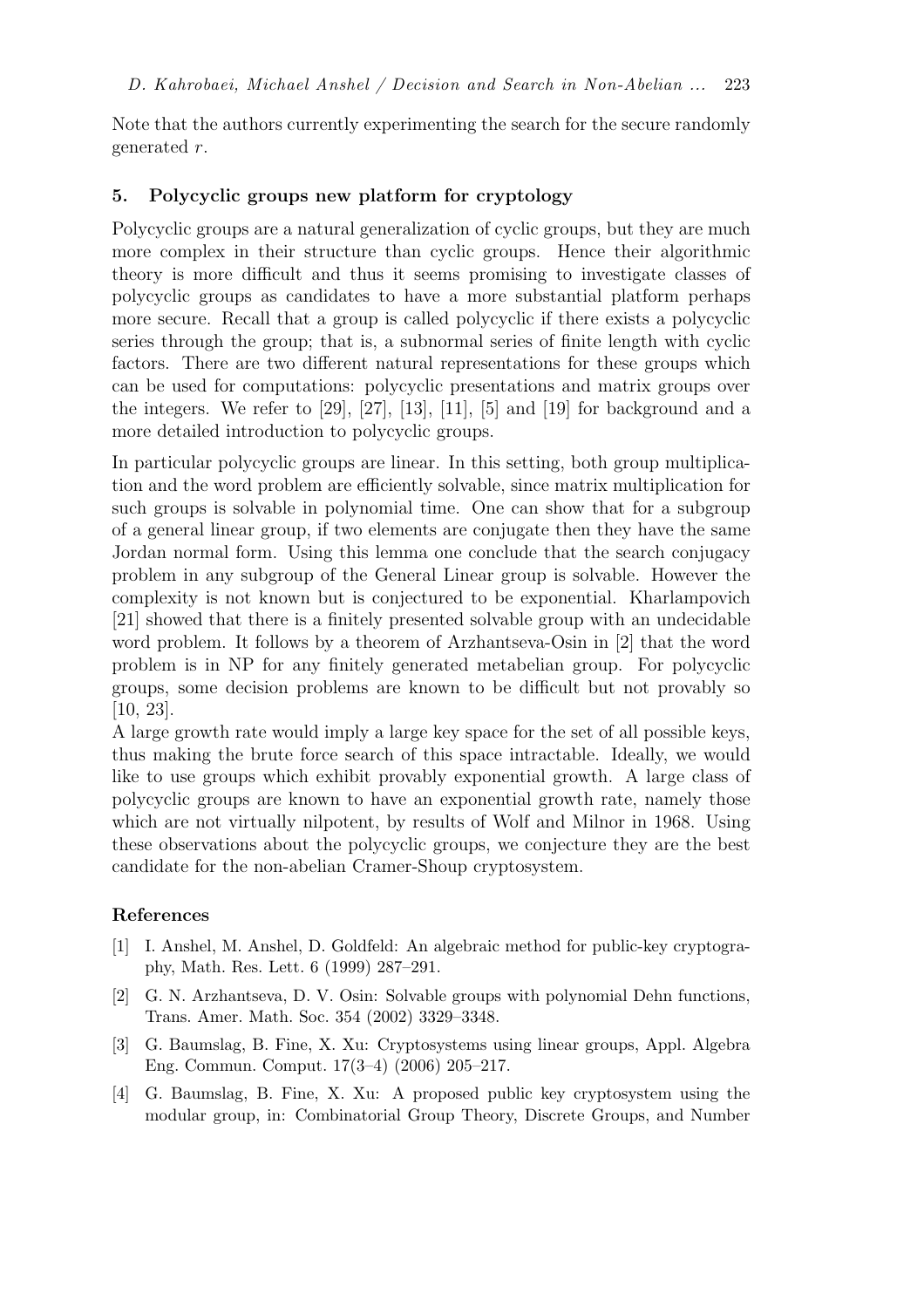Theory (Fairfield, 2004; Annandale-on-Hudson, 2005), B. Fine et al. (ed.), Contemp. Math. 421, Amer. Math. Soc., Providence (2006) 35–43.

- [5] G. Baumslag, F. B. Cannonito, D. J. Robinson, D. Segal: The algorithmic theory of polycyclic-by-finite groups, J. Algebra 142 (1991) 118–149.
- [6] J. Birget, S. S. Magliveras, M. Sramka: On public-key cryptosystems based on combinatorial group theory, Tatra Mt. Math. Publ. 33 (2006) 137–148.
- [7] W. W. Boone: The word problem, Ann. Math. 70 (1959) 207–265.
- [8] Z. Cao, X. Dong, L. Wang: New public key cryptosystems using polynomials over non-commutative rings, available at http://eprint.iacr.org/2007/009 (2007).
- [9] P. Dehornoy: Braid-based cryptography, in: Group Theory, Statistics, and Cryptography (New York, 2003), A. G. Myasnikov et al. (ed.), Contemp. Math. 360, Amer. Math. Soc., Providence (2004) 5–33.
- [10] B. Eick, G. Ostheimer: On the orbit-stabilizer problem for integral matrix actions of polycyclic groups, Math. Comput. 72(243) (2003) 1511–1529.
- [11] B. Eick: Algorithms for Polycyclic Groups, Habilitation Thesis, Universität Kassel, Kassel (2001), preprint.
- [12] B. Eick, D. Kahrobaei: Polycyclic groups: a new platform for cryptology?, arXiv:math.GR/0411077 (2004).
- [13] B. Eick, W. Nickel: Polycyclic computing with polycyclic groups, A GAP 4 package (2000).
- [14] R. Gilman, A. G. Miasnikov, A. D. Myasnikov, A. Ushakov: New developments in commutator key exchange, in: Proc. Symbolic Computation and Cryptography (Beijing, 2008) 146–150.
- [15] O. Goldreich: Computational Complexity: A Conceptual Perspective, Cambridge University Press, Cambridge (2008).
- [16] D. Grigoriev, A. Kojevnikov, S. Nikolenko: Invariant-based cryptosystems and their security against provable worst-case break, Preprint 158, Max-Planck-Institut für Mathematik, Bonn  $(2007)$ .
- [17] D. Grigoriev, I. Ponomarenko: Homomorphic public-key cryptosystems and encrypting Boolean circuits, Appl. Algebra Eng. Commun. Comput. 17(3–4) (2006) 239–255.
- [18] D. Grigoriev, I. Ponomarenko: Homomorphic public-key cryptosystems over groups and rings, in: Complexity of Computations and Proofs, J. Krajícek (ed.), Quad. Mat. 13, Dept. Math., Seconda Univ. Napoli, Caserta (2004) 305–325.
- [19] D. Holt, B. Eick, E. O'Brien: Handbook of Computational Group Theory, Discrete Mathematics and its Applications, Chapman & Hall / CRC Press, Boca Raton  $(2005).$
- [20] D. Kahrobaei, B. Khan: A Non-Commutative Generalization of the ElGamal Key Exchange using Polycyclic Groups, in: Proc. IEEE Globecom (San Francisco, 2006) (2006) NIS05-6.
- [21] O. Kharlampovich: A finitely presented solvable group with unsolvable word problem, Izv. Akad. Nauk SSSR, Ser. Mat. 45 (1981) 852–873.